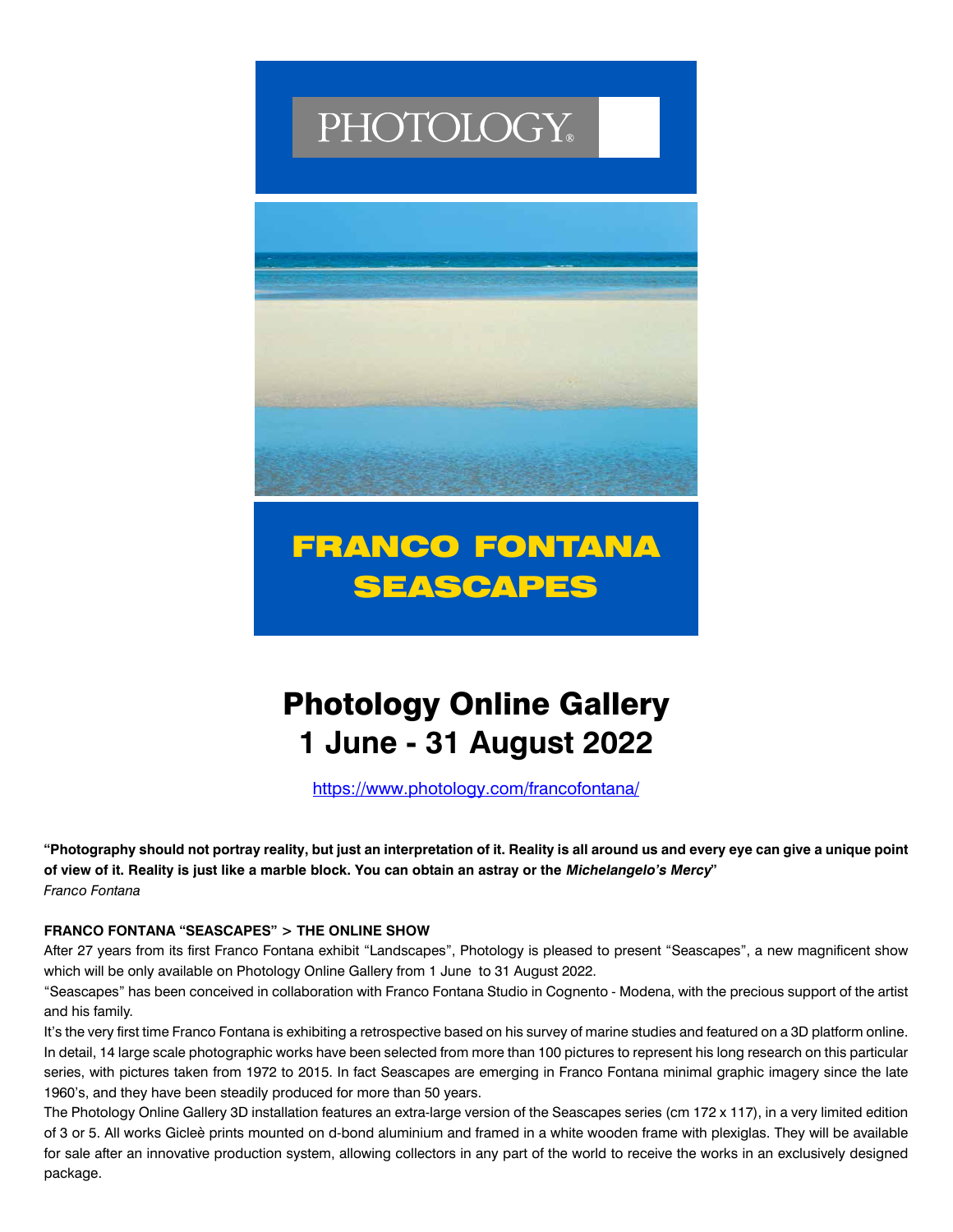

#### **FRANCO FONTANA "MASTER OF COLOURS" > THE DOCUMENTARY**

Renown film director Enza Negroni is also producing a short preliminary documentary on Franco Fontana Seascapes, anticipating her 2023 project Franco Fontana "Master of Colours". The 5 minute film will be projected at all times in a large scale video room within the spaces of the Photology Online Gallery. "Master of Colours" will investigate the influence of Art History on Fontana photography and how contemporary works are impregnated of his color visions. Hopper, Rothko, Richter, Sugimoto are some of the artistic references Enza Negroni is concentrating her cinematography on.

#### **FRANCO FONTANA > A SHORT BIO**

Franco Fontana was born in 1933 in Modena, Italy. Fontana has worked in colour from the early 1960s, at the time a radical shift away from the established norms of black and white fine art photography. His work has won many awards, including when in 1992 Tokyo Metropolitan Museum named him as one of 23 photographers who had "created a new age". He has published more than 100 books and catalogues in seven languages and had something like 400 solo exhibitions worldwide. Fontana's work is held in collections including Australian National Gallery, Canberra; Art Gallery of NSW, Sydney; Stedelijk Museum, Amsterdam; Metropolitan Museum, Tokyo; Museé d'Art Moderne, Paris; Pushkin Museum, Moscow; Museo de Arte São Paolo, Brazil; FMAV, Modena; Galleria d'Arte Moderna, Turin; Victoria and Albert Museum, London; the Museo Nacional de Bellas Artes, Buenos Aires; the Finnish Museum of Photography, Helsinki.

"Franco Fontana can be considered the pioneer of Italian colour photography for his intense and abstracted 'scapes': landscapes, seascapes, cityscapes and bodyscapes. Fontana's true subject is colour and how it can express something beyond visual reality, even when the literal subjects of the artist's photographs are fields, buildings or city pavements. His images are flooded with a shimmering brilliance that shifts meaning to another register, at once abstract and poetic. His landscapes in sweeping curves or made up of stripes, as if passing at speed: Fontana's eye is always travelling. When it does settle, both land- and cityscapes appear as composed from vivid building blocks whose colours collide and sizzle on the image surface."

#### **Franco Fontana > Photology > Until now**

Solo exhibitions by Photology in Museums and International galleries Palazzo Thiene Vicenza: 1995 Palazzo Ducale Mantova: 1995 Zur Stockeregg Zurich: 1997 Italian Institute of Culture London: 1998 Group and solo shows at Photology Galleries Photology Milano: 1994 "Nudi di fine secolo", 1995 Franco Fontana "Paesaggi", 1997 Franco Fontana "Polaroids" Photology London: 1998 Franco Fontana "Landscapes" Photology Villa Impero Bologna: 2000: "100 al 2000, The Century of Photoart" Photology Noto: 2016 "Hopperiana" Photology Online Gallery: 2020 "Hopperiana", 2022 Franco Fontana "Seascapes"